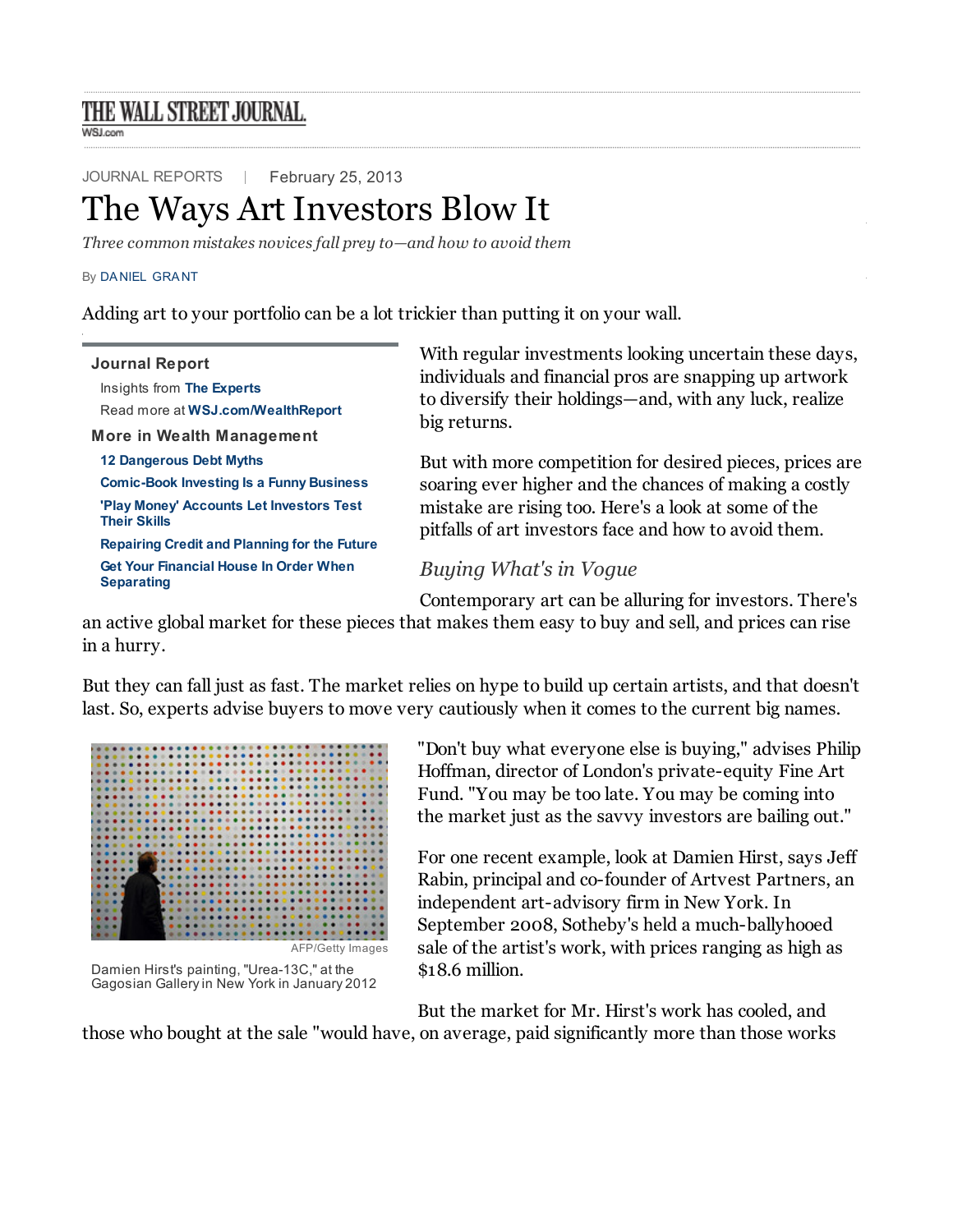are currently commanding."

Mr. Rabin recommends that collectors "love what they're buying," because there's no guarantee of a secondary market, and they may be stuck with it.

## *Going for a Quick Profit*

When a piece of art sets a new auction record, it can elevate gallery prices and estimates for similar works overnight. But most investment-grade artworks rise in value gradually.



"The market doesn't move up 20% to 30% per year," says Enrique E. Lieberman, president of the Art Fund Association, a membership organization of privateequity art funds. "You generally have to think in terms of a five- to 15-year plan in order to realize profits."

Even when artwork *does* soar in value rapidly, owners who go for a quick kill often find themselves disappointed—thanks to high transaction costs.

Let's say you buy a piece of art and sell it a year later

for 50% more. Great profit? Not really.

If you sell it through a gallery or auction house, you'll likely have to fork over a 20% to 30% sales commission or similar fee. Then there's the money you already paid to maintain the artwork, such as storage, insurance and framing. When you factor all that in, your 50% profit has vanished.

The smarter strategy to pursue: Wait and let the art gradually appreciate, so those costs make up a smaller chunk of your profits.

"You want to amortize the high transaction costs over time," says Michael Moses, a retired New York University business professor who charts art-auction results against the Standard & Poor's index.

"You have to be a long-term investor," he says, noting that the average work of art on his index has been held for 19 to 20 years.

### *Going It Alone*

You can study for years to develop your eye for art and your understanding of the market. But the reality is, most people don't have the time—and they need some help figuring out what to buy.

As art investing has gotten more popular, advisers have sprung up to offer guidance to would-be collectors, weighing the relative quality and importance of an artwork, researching provenance and sales history, and appraising current value.

Advisers, for instance, can help steer you away from second-rate pieces. We've all heard of Picasso, Matisse, Renoir, Warhol and the multimillion-dollar prices that their works have achieved at auction. However, not every Picasso, Matisse, Renoir and Warhol earns those prices.

"During the late 1980s and early '90s, a lot of Japanese collectors were spending millions of dollars buying second-rate Impressionist paintings that, when the Japanese economy began to decline and these collectors needed money, they couldn't easily sell," recalls Barbara Chu, partner at New York's Emigrant Bank Fine Art Finance.